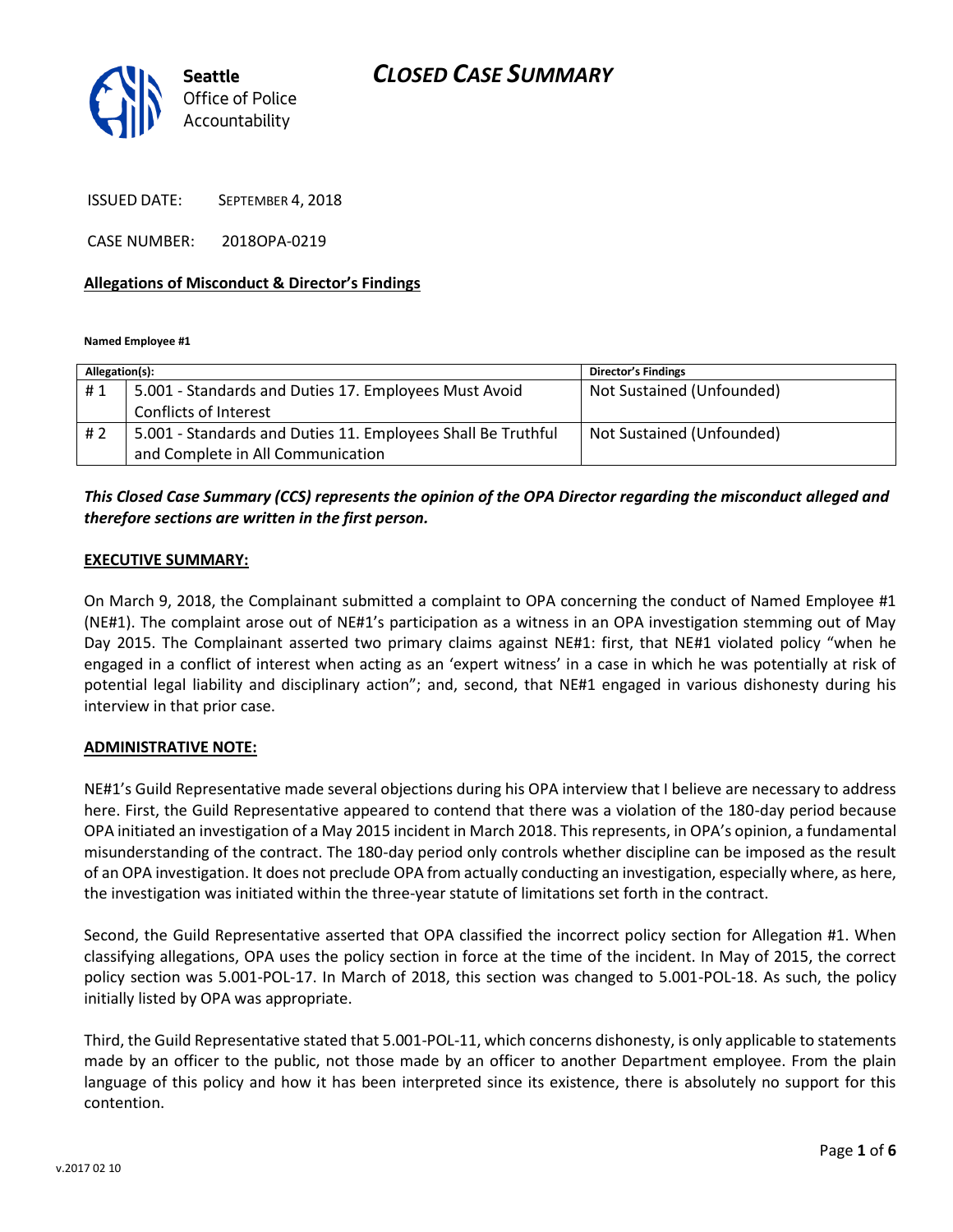

OPA CASE NUMBER: 2018OPA-0219

Fourth and last, I strongly disagree with the Guild Representative's assertion that this OPA investigation was based on some undefined improper motive. The Guild Representative stated that because NE#1 did not "play ball" with the Department, "he has been harassed by the hammer of OPA ever since." I literally have no idea what this means or what this is referring to. Here, a community member made a complaint and OPA investigated that complaint. End of story. No one at OPA, including myself, has any animus towards NE#1 and to believe the contrary is to accept conspiracy theories or ignorance, neither of which have any merit.

### **ANALYSIS AND CONCLUSIONS:**

### **Named Employee #1 - Allegation #1** *5.001 - Standards and Duties 17. Employees Must Avoid Conflicts of Interest*

SPD Policy 5.001-POL-17 requires that Department employees avoid conflicts of interest. The Complainant alleged that, when NE#1 provided an interview to OPA as an "expert witness," he provided information that was purposed to help him to avoid possible disciplinary action and/or civil liability that could have resulted from his own use of a blast ball during May Day 2015.

In 2015OPA-0643, NE#1 received an interview notice from OPA and then subsequently received a re-issued notice. The re-issued notice listed NE#1 as a "witness – subject matter expert." As set forth in the notice, this constituted an order for NE#1 to appear for the interview and to testify as a subject matter expert – it did not provide the option for him to do so. Moreover, the interview notice was sent to NE#1 by OPA. There is no evidence that he, to the contrary, requested that he be interviewed as a subject matter expert.

I believe that it was inadvisable for NE#1 to have been interviewed by OPA as an expert witness in that prior case for several reasons. First, the prior case involved the use of blast balls by unknown officers. Given that and as NE#1 did use a blast ball on that date, it is possible that NE#1 could have been one of those unknown officers. As such, having NE#1 testify as a subject matter witness in a case that he could have been involved in was a poor decision. Second, while NE#1 was a Department trainer on the use of blast balls and perhaps the most knowledgeable Department employee in this area, he was not assigned to the Training Unit at that time. Any expert opinion should have been designated by the Department, not OPA, and should have optimally been given by someone assigned to or officially designated by the Training Unit. Third, OPA should be judicious when utilizing any Department employees as such witnesses may give the appearance of bias towards other officers, even if this bias does not exist in reality.

This being said, given that NE#1 was compelled to testify by OPA, he cannot be found to have engaged in a conflict of interest. NE#1 was put in a challenging spot – either comply with an order to be interviewed upon pain of discipline or offer testimony that could plausibly be construed as being conflicted. He was required to do the former. Thus, even assuming the Complainant's assertion that the substance of NE#1's interview represented a conflict of interest to be true, OPA bore ultimate responsibility for that failing, not NE#1.

With regard to NE#1's conduct in this prior case and concerning the question of whether he engaged in a conflict of interest, I recommend that this allegation be Not Sustained – Unfounded.

Recommended Finding: **Not Sustained (Unfounded)**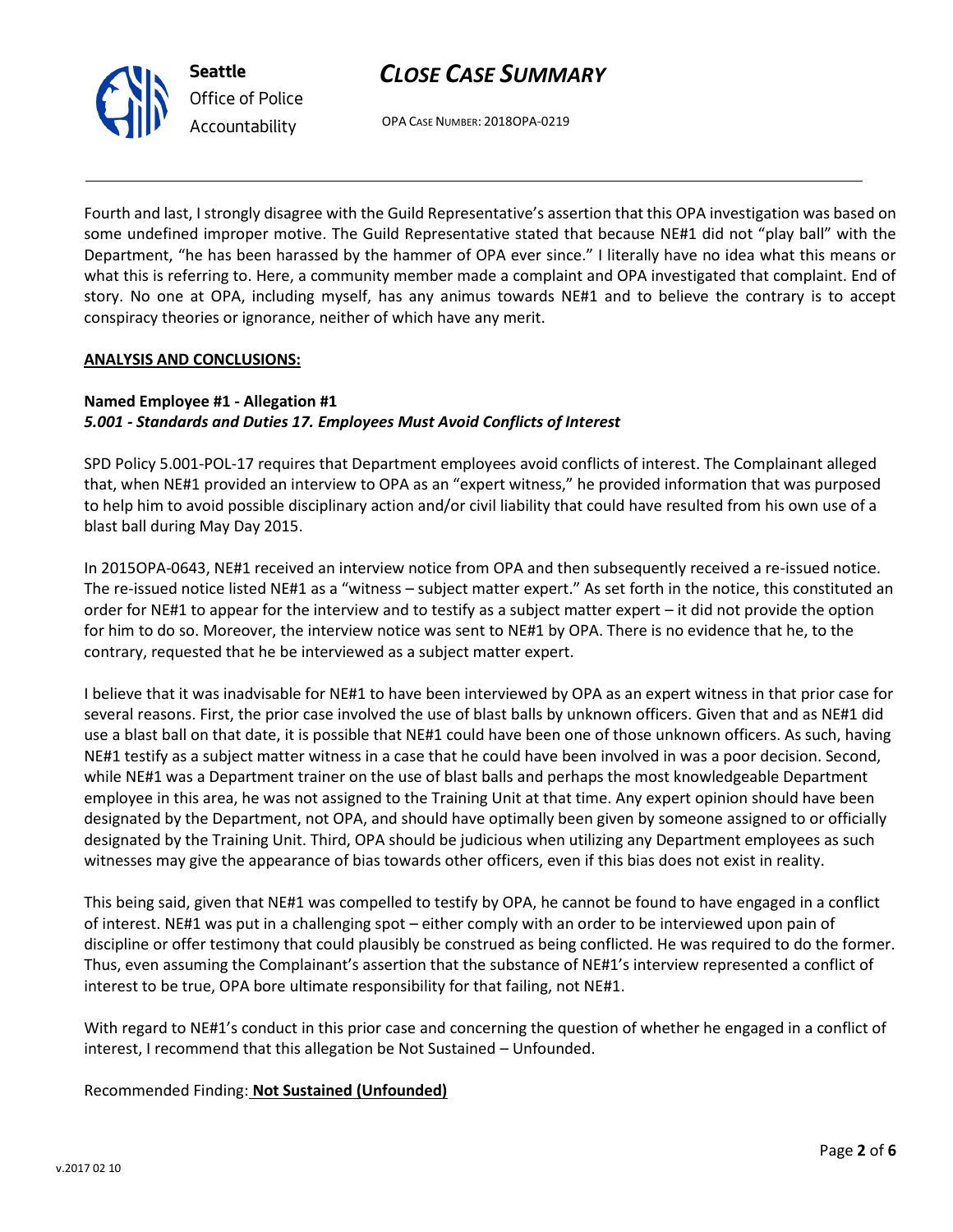

OPA CASE NUMBER: 2018OPA-0219

### **Named Employee #1 - Allegation #2** *5.001 - Standards and Duties 11. Employees Shall Be Truthful and Complete in All Communication*

SPD Policy 5.001-POL-11 requires Department employees to be truthful and complete in all communication.

With regard to this allegation, the Complainant made two general assertions. First, he claimed that, when NE#1 stated at his OPA interview in 2015OPA-0643 that blast balls were unlikely to cause injuries, this was inconsistent with the manufacturer's own warnings. As such, the Complainant contended that NE#1 "should have never qualified as an 'expert.'" Second, the Complainant claimed that NE#1 engaged in deception when: he stated that the use of blast balls was "not hurting anybody and [are] actually saving a lot of people from injury"; and when NE#1 failed to mention to OPA that the manufacturer had stated that blast balls are "intended to cause varying degrees of pain and injury."

In evaluating this allegation, OPA reviewed the following materials: NE#1's OPA interview from 2015OPA-0643; NE#1's use of force report from May Day 2015; the briefing provided by SPD employees to the Seattle City Council on August 15, 2016; the Patrol CART PowerPoint presentation; and the manufacturer's warning for the Combined Tactical Systems blast ball.

### **NE#1's Interview in 2015OPA-0643**

During his interview in 2015OPA-0643, NE#1 set forth his credentials as an expert witness, which included his designation as a Master Trainer for Defense Technologies, a Senior Master Training for Taser International, and his experience as a SPD less-lethal force trainer for a number of years. NE#1 also disclosed that he owned a company that specialized in testing and evaluating less-lethal devices.

NE#1 explained that SPD training for demonstrations was one of the most advanced in the United States. He stated that SPD has fewer officers than other major metropolitan areas and, as a result, SPD places an emphasis on lesslethal devices as a means of crowd control. NE#1 recounted that SPD used to use "Sting ball grenades," which were similar to a blast ball but contained .32 caliber pellets inside. These pellets would disperse once the grenade exploded. NE#1 stated that SPD determined that blast balls would achieve the same effect as the sting balls, with the benefit of no pellets. As such, the potential risk of harm from these devices was lower. NE#1 also explained that the use of blast balls was preferred to going hands-on with protestors. He stated that going hands-on resulted in more risk of injury.

NE#1 described the mechanism of how blast balls worked. He further explained that the purpose of blast balls was to create distance and space and to control movement, as well as to "create an environment that [was] just uncomfortable to minimize the risk of injury."

He was asked the following question by the assigned OPA investigator: "You mentioned that there's been no, there were no reported complaints and/or injury from these previous incidents where you deployed blast balls. Is that correct?" NE#1 responded: "I have no awareness of it whatsoever for the last 15 years until this recent May Day." NE#1 explained that in 1999, when these types of less-lethal devices were newer, there was little to no testing as to their impacts. As a result, NE#1 stated that he created a company to conduct such testing. He told OPA that in nearly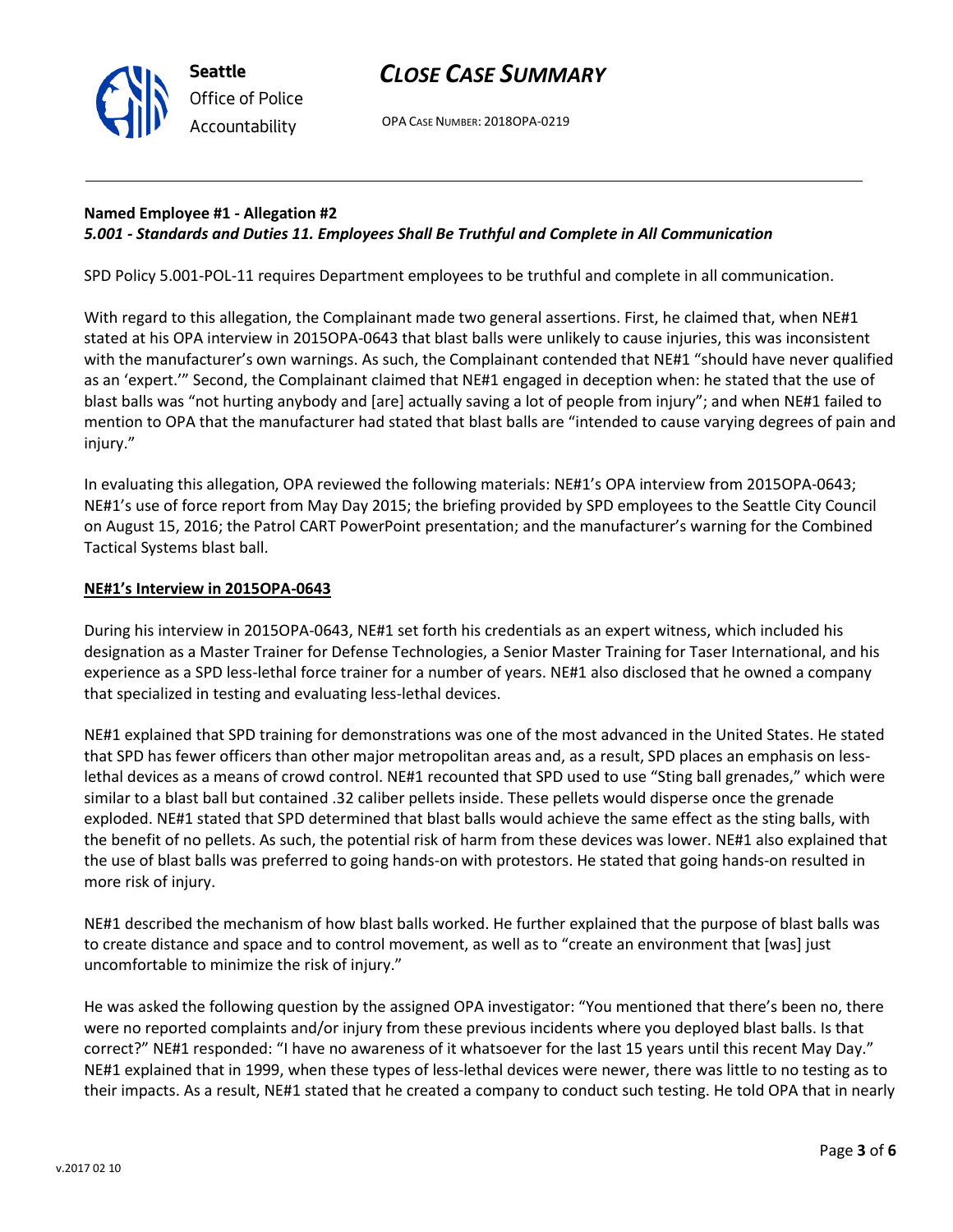

OPA CASE NUMBER: 2018OPA-0219

15 years of testing he had never experienced an injury resulting from a blast ball, including in scenarios where he exploded blast balls directly at people's feet.

The OPA investigator showed NE#1 photographs of an injury to an individual's ankle. NE#1 was asked whether this wound appeared to be consistent with a blast ball and said that it did not. He explained that, as discussed above, he had conducted thousands of tests on blast balls over 15 years and had never seen an injury like that. He stated that redness could occur, but he had never seen bruising consistent with that depicted in the photograph. NE#1 clarified, however, that he could not say with absolute certainty that the injury was not caused by a blast ball. NE#1 engaged in a similar analysis with two other series of photographs that he was shown. With regard to one injury, NE#1 believed that it was more consistent with other less-lethal munitions (bean-bag). When asked if he was an expert on wound identification from less-lethal devices, NE#1 responded: "I don't know if I'd say I was an expert." He explained, however, that he had conducted years of testing and saw no evidence of injuries occurring from blast balls. NE#1 referenced the manufacturer's warning and contended that it was more of a business practice rather than an acknowledgment that the blast balls did, in fact, cause injury.

Lastly, NE#1 disclosed during his interview that he was present during May Day 2015. He further recounted that he dispersed a blast ball and described the circumstances under which he did so. This recounting was consistent with the content of his use of force report.

### **Other Evidence Reviewed**

During the briefing by SPD to the City Council, both the SPD Chief Operating Officer and a Department Lieutenant echoed NE#1's statements concerning blast balls being less likely to cause injury than hands-on tactics, such as batons. It was explained that the use of blast balls had made baton use in demonstrations mostly non-existent. Lastly, the Lieutenant asserted that the risk of injury from blast balls was miniscule, again echoing NE#1's statements.

The Patrol CART PowerPoint was a presentation generated by NE#1. In that presentation, he discussed the theory of less-lethal devices – "A concept of planning and force application which meets operational objectives, with less potential for causing death or serious injury than conventional police tactics." In defining the desired responses for the use of blast ball, the presentation listed: "psychological v. physical engagement"; "decrease the need for physical interaction"; "distance = increased safety for all parties"; and "control movement in a desired direction." The presentation, which was made in 2014, also referenced that there was a "history of no injuries" from the use of blast balls. The presentation lastly referenced some of the tests conducted by NE#1 (using gelatin) that did not demonstrate injury.

Lastly, OPA reviewed the manufacturer's warning for the blast ball device. The warning, which applies generally to all of the company's products, states that "they are intended to cause varying degrees of pain and injury, which are temporary." The warning indicated that the products were purposed to be used "to gain compliance, disperse crowds, restore order, or temporarily incapacitate dangerous persons." Lastly, the warning instructed that: "In rare circumstances, CTS less-lethal products may cause damage to property, serious bodily injury or death." The warning does not specifically state that blast balls, themselves, can cause such injuries.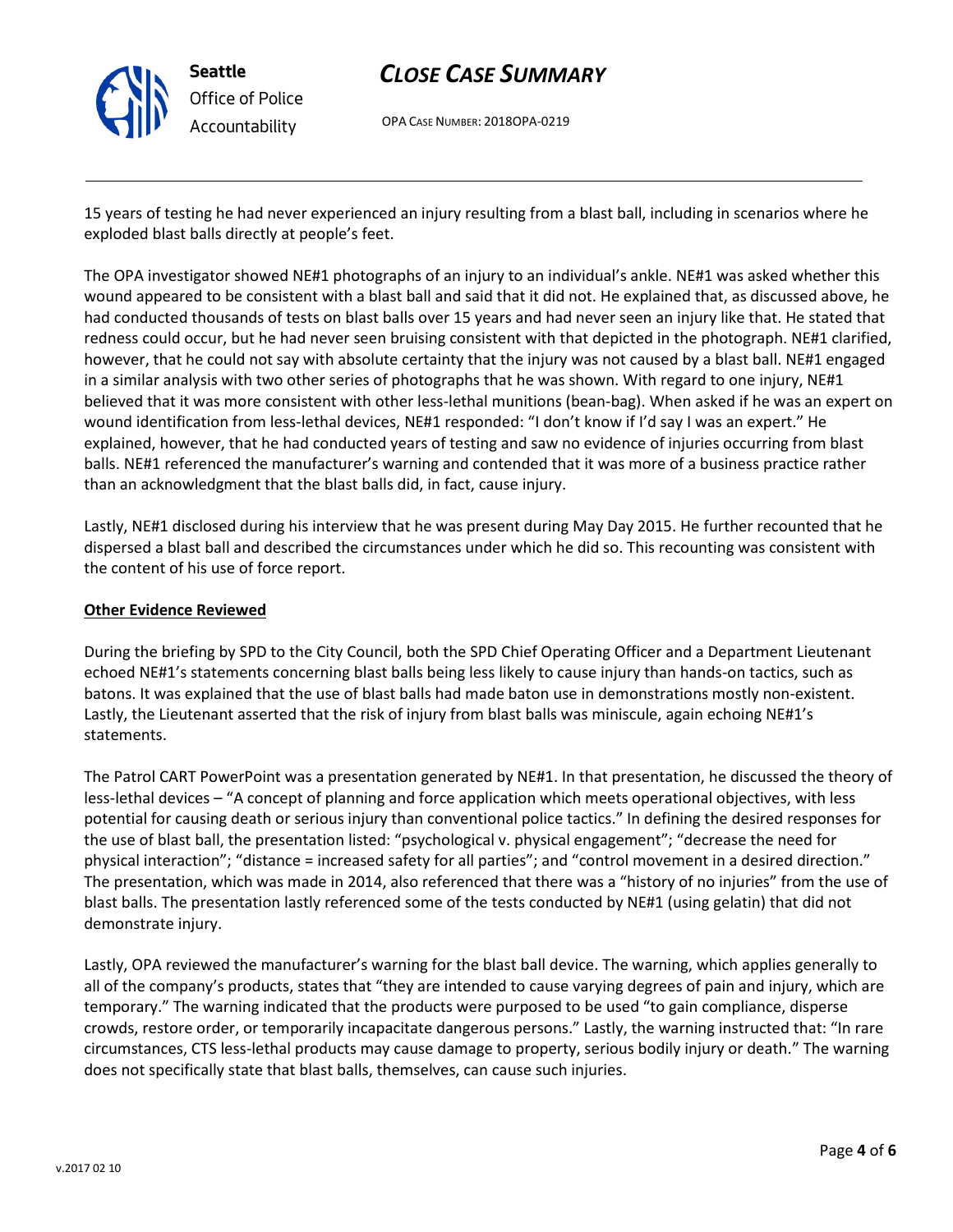OPA CASE NUMBER: 2018OPA-0219

#### **NE#1's OPA Interview**

At his interview, NE#1 denied that he engaged in a conflict of interest. He stated that he was ordered to appear at that prior OPA interview. He asserted that the assigned investigator was aware that he had staffed the demonstration and deployed a blast ball. He did not think that this represented a conflict.

NE#1 addressed the manufacturer's warranty and stated that it represented the "worst case scenario." He further stated that he was not aware of a burn injury suffered by an officer from a blast ball and opined that the injury could have been caused by a flare (pursuant to that officer, the injury was caused by a blast ball).

NE#1 lastly contended that he did not engage in dishonesty in this matter and that he was truthful and accurate during his prior OPA interview.

#### **Analysis of the Complainant's Allegations**

Analyzing the Complainant's allegation in turn, I find that NE#1's statement that blast balls were "unlikely" to cause injury was not necessarily inconsistent with the manufacturer's warning. The warning stated that the products were purposed to cause temporary pain and injury. This could be anything from ringing in the ears to redness and bruising. I interpret the term "temporary" to suggest minor injuries, rather than those more serious injuries that would necessitate medical attention. NE#1, himself, acknowledged that blast balls were loud and disorienting. He further acknowledged that they could cause redness. He stated that he had no experience with blast balls causing serious bruising, but he stated that he could not conclusively say that this could not occur. Moreover, NE#1 reported conducting over 15 years of experiments on blast balls. NE#1 recounted that these experiments, which numbered in the thousands, yielded no evidence of serious injuries being caused by blast balls. While OPA did not review each and every one of these investigations and cannot verify the methodology used, there is no evidence in the record suggesting that they were somehow unreliable. While I do not opine herein whether NE#1 is an expert on blast balls and less-lethal devices, I do not believe that any of the above constitutes intentional and material dishonesty.

I further find that NE#1's statement that the use of blast balls was "not hurting anybody and [are] actually saving a lot of people from injury" was hyperbole not dishonesty. NE#1 was aware that blast balls had caused injury during May Day 2015 and mentioned that fact several times during his OPA interviews. His point, however, was that even if blast balls do cause rare injuries, there is a significantly higher risk of injuries were officers to go hands-on with demonstrators, including using impact weapons. This assertion was supported by the testimony provided by SPD to the City Council. The concept that the use of blast balls in demonstration management actually reduces the possibility of harm makes logical sense to me. That being said, I know of no evidence establishing this to be true. I note, however, that SPD policy identifies strikes with impact weapons (which would include batons) as constituting deadly force in certain circumstances and when certain body parts are struck. The use of less-lethal devices is viewed as non-lethal, Type II force. Even if anecdotal, this seems to support NE#1's point. Regardless, his opinion, even if established to be incorrect, does not establish dishonesty.

Moreover, I disagree with the Complainant's contention that NE#1 failed to raise the manufacturer's warranty to OPA during his prior OPA interview. Indeed, I find that he referenced it on pg. 17 of that interview. Moreover, throughout the interview, he repeatedly explained the testing he had done concerning injuries from blast balls (or the lack thereof), while stating that he could not conclusively discount the possibility that they caused injuries and